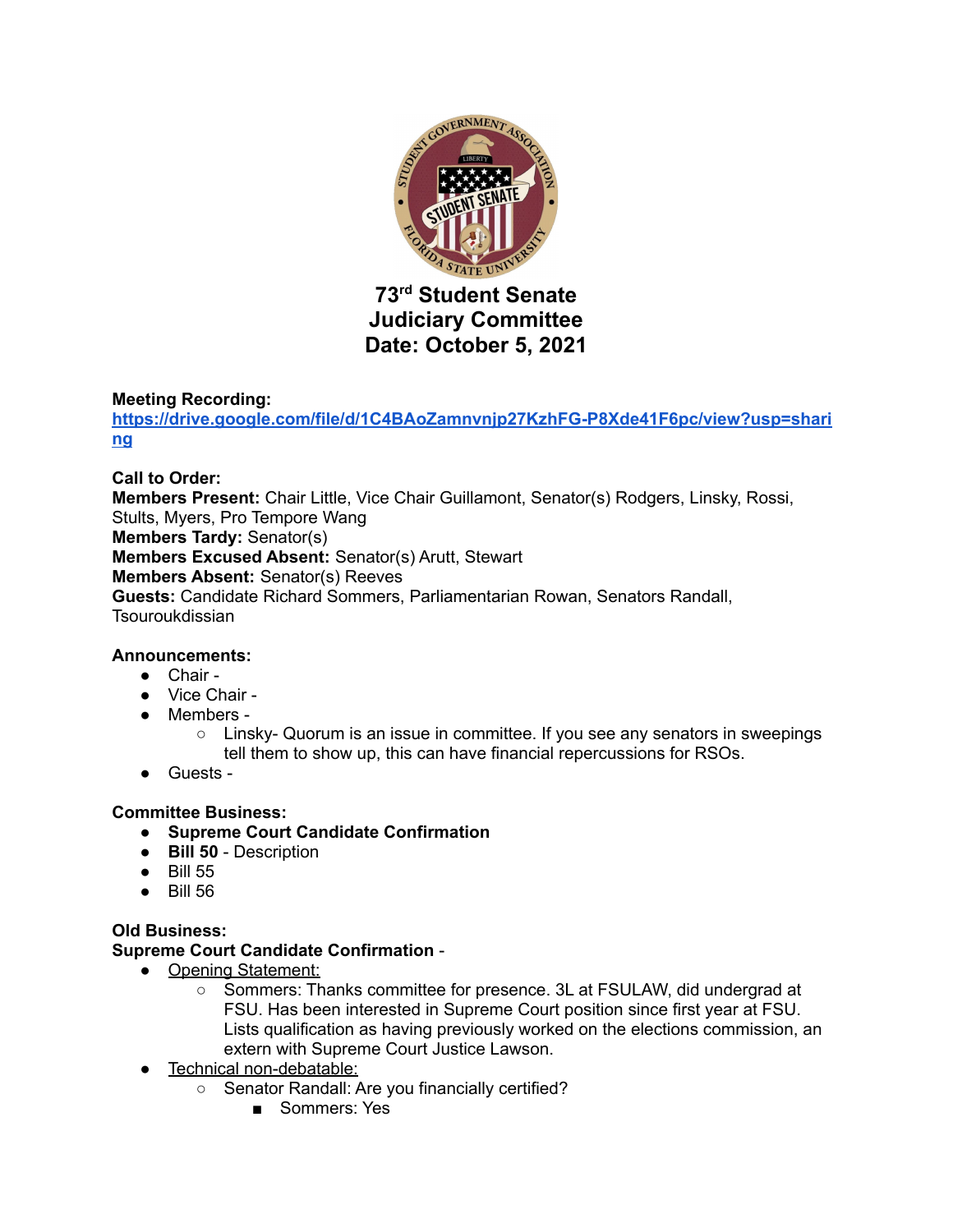- Senator Randall: Have you been to any greendot, bystander intervention trainings, any of other trainings of similar nature?
	- Sommers: Yes, did some during undergrad, did hazing and harassment modules three days ago.
- **● Senator Linsky moves to open general questioning**
	- General Questioning
		- Sen. Linsky: How has working at the Supreme Court of Florida influenced judicial philosophy?
			- Sommers: Work has not influenced judicial philosophy, but rather has altered his writing and research style. Did not go to Supreme Court to get indoctrinated but to expand research and writing skills.
		- Pro-Tempore Wang: What do you believe to be the most significant challenge posing court and how do you believe it can be addressed?
			- Sommers: Elections code, the elections commission demonstrated a lot of problems embedded within the code. It is his understanding that the Supreme Court has a larger capacity to propose/suggest changes.
		- Sen. Linsky: What year were you on the elections commission?
			- Sommers: Last year, entire year.
		- Sen. Slinky: I reached out multiple times to vice chair of commission and never received an answer, have altered code significantly but bills have not been incorporated yet.
			- Little: We are in questioning, will keep it to questions.
		- Sen. Randall: point of clarification, statutes are being updated, se parliamentary rowan for questions regarding statutes.
		- Sen. Randall: How/If you would try to collaborate with other branches?
			- Meet with other associate justices and chief justice to brainstorm ideas and propose initiatives.
		- Pro-Tempore Wang: Most challenging ethical dilemma faced and how you handled it?
			- Sommers: In high school, best friend cheated on a test (from 5 years of age), Sommers knew about this and notified the relevant person of someone having cheated so that no one get hurt by a lower curve.
			- Wang: Have you ever had to support a legal position that is contrary to personal moral belief?
				- Sommers: No, have not been put in the position.
		- Sen. Randall:Any conflicts of interest that would inhibit ability to carry out positions responsibilities?
			- Sommers: No, Florida Supreme Court also gave him the go ahead for taking on position if approved.
			- Randall: What is your approach when interpreting law?
			- Sommers: Quotes Justice Kagan "Always look at the text first", I would look at the text first, then look at interpretations by drafters when statute was first drafted.
			- Randall: Can you give example of time when you had a respectful debate with someone you did not agree with?
			- Sommers: Significant other is on the opposite end of the spectrum of beliefs. There is no winning in convincing another but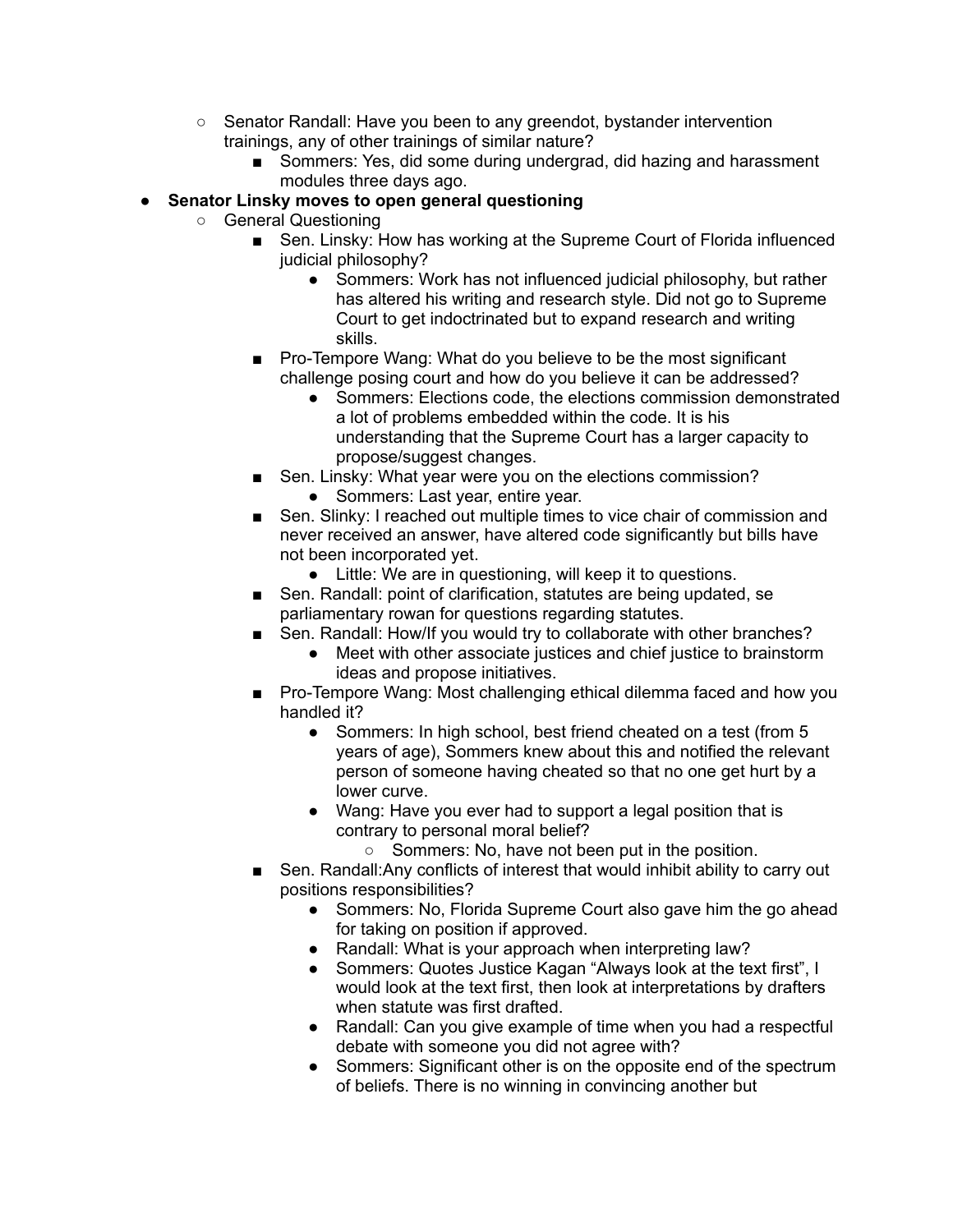understanding the motivations and experiences that lead another person to think a certain way.

- Wang: How would you react if two justices were being disrespectful towards each other?
	- Sommers: Commission taught me how to handle those situations, decorum wsa often missing. If disagreement occurs, have two parties come to bench to attempt to mediate disagreement before bringing it to court.
- Little: What are the duties of the supreme court within SGA?
	- Sommers: Hear disputes between students and RSOs regarding alleged statute violations.
- Randall: What is your opinion on advisory opinions, advising legislators on advising legislators on how to best incorporate or write legislation?
	- Sommers: Can be very beneficial. Worked on an agency where he was researching advisory opinions, thorough questions return through and helpful answers when requested.
	- Randall: Will you commit to hearing or considering hearing any advisory opinion requested to the court?
	- Sommers: Is there an issue where you are not getting advisory opinions returned?
	- Randall: Last year yes.
	- Sommers: Will have to check with elections commission, but as long as it is something related to something related to something the court is allowed to rule on, yes.
- Randall: Should Life experiences factor into statutory interpretation?
	- Sommers: Are you asking if life experiences should be inserted into the process of statutory interpretation?
		- Randall: Yes
	- Sommers: Resounding no. No one has elected me, not my place to put beliefs in courtroom.
- Little: Student advocates being undergraduates vs law students and does that make a difference in hearings?
	- Sommers: Personally, everyone has right to advocate for themselves. It is beneficial if you are a law student, but it does not remove the right for someone who is not a law school student to advocate for themselves.
- Randall: Would you work with fellow justices and sga parties to ensure that positions are filled for the 2021-2022 academic year, positions that defend all students?
	- Sommers: Notes having to do research, does not want to make decision without the facts
- Linsky: Point- Chief Justice has been trying to fill seats. There is no interest. Notes qualifications needed for statutory defender.
- **■ Linsky: Moves to go into deliberations**
	- **● Rodgers seconds**
- Deliberations:
	- Linsky: Vote yes unless there's a reason not to. There are many reasons to vote yes.
	- Stults: Movies to call the question
		- Little denies
	- Rodgers: Sommers answered questions diligently. Committed to knowing facts.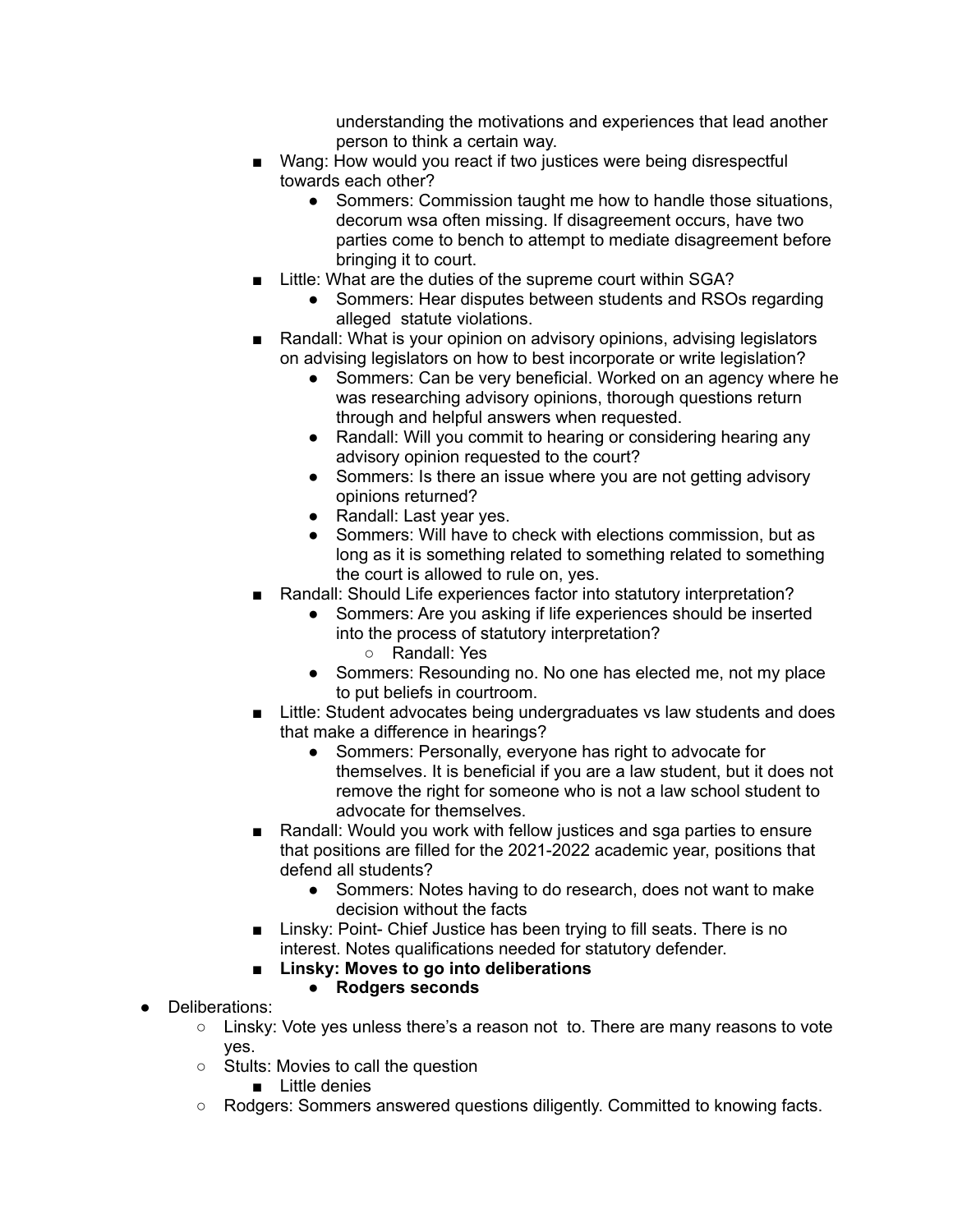- Stults: Supports Sommers fully.
- Pro-Tempore Wang: Enjoyed candidate's answer on relations between senate-judiciary.
- Myers- Appreciates background of candidate
- Randall: Supreme Court opinions are used to guide decisions in judiciary, notes that Sommers has formidable experience in Florida Supreme Court. Important to have a justice who has background knowledge on issues that pertain to FSU SGA court.

## ● **Stults moves to call the question, Rogers seconds**

- Closing:
	- Sommers: Also on the law school trial team, notes that IM has given him opportunities for seeing both sides. Thanks committee for time.
- Vote:
	- Y(Rogers, Linsky, Myers, Stults, Rossi) N (x) A (Wang)
- RESULT: Forwarded to Senate for Confirmation.

### **New Business:**

#### **Bill 50** -

- Round Table:
	- Randall: Point of information, asks question regarding SBP power over transfers of money.
		- Linsky: Bill does have sufficient clauses to enhance Senate's discretion over resource allocation.
	- Randall: Point of Information, VP of student affairs bing addressed (Hecht)? ■ Linsky: Yes
	- Stults: Alternative could be giving ability to override veto.
	- Stults: Notes he cannot make amendment since he is in a car.
	- Myers: Moves to amend to make it a 2/3rds veto override power.
		- Little: Need statute.
	- Linksy: Can be amended on floor of senate.
	- Myers: Additional information added or parts of bill stricken?
		- Linksy: Strike parts out cancelling veto, add subsection.
	- **○ Stults: Moves to table**
		- **■ Rodgers: Seconds**
- **● Bill 50 is tabled for next meeting.**

#### **Bill 55** - Sponsored by Randall

- Opening Statement:
	- Randall:
		- BSU Elections bill, collaborative effort between randall and gonzalez based of recs by supervisor of elections. Varueety of changes need to be made regarding BSU debate, deadlines for elections.
		- Election date was moved inadvertently. Dates for form submissions relevant to elections are unclear.
- Technical non-debatable:
	- X:Senator Stults- Who did you reach out to in the BSU regarding bill?
	- Senator Randall- BSU president.
- **● Senator Stults moves to enter roundtable, Senator Rodgers seconds**
- Round table: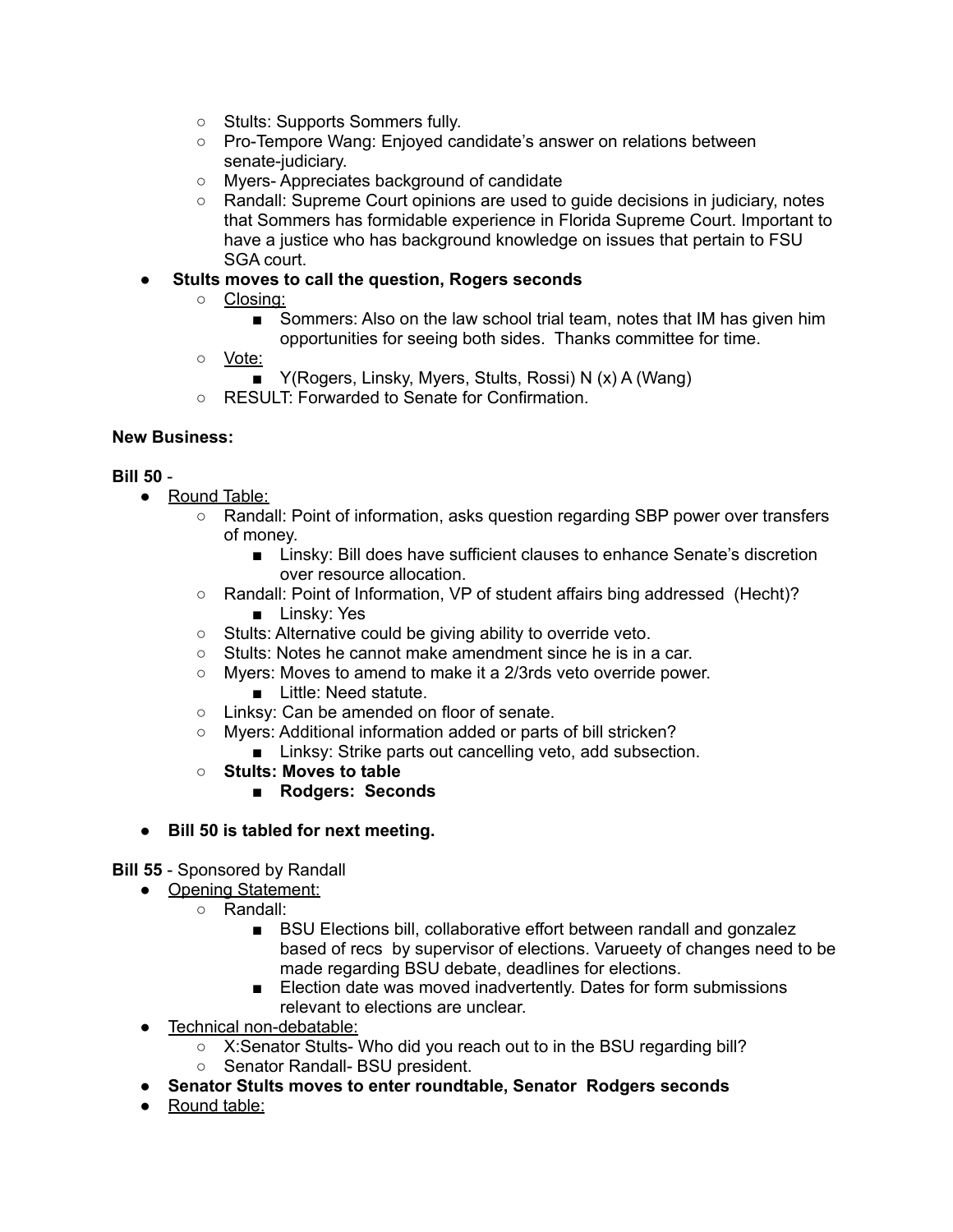- Senator Stults- Expresses supports for bill, mentions desire to ensure that proper contacts are spoken to regarding Bill.
- Senator Myers- Why additional debate?
	- Senator Randall: Add another debate to mirror how the spring debate is carried out.
- Senator Rodgers
- **● Myers moves to call the question, Rodgers seconds**
- Closing:
	- Randall- Bill has been in the works since april. First round of edits based off of SOE.
- Vote:
	- Y(Rodgers, Myers, Stults, Rossi, Guillamont) N (x) A (x)
- RESULT: **Bill goes to Senate floor.**

# **Bill 56** -Randall

- Opening Statement:
	- Redundancy and Bureaucracy, as well as formatting errors, disliked.
	- $\circ$  Bill had all three issues present. Time required for work to get done is too long. Bill mentions several statutes twice, Randall notes that it is unnecessary.
- Technical non-debatable:
	- X:
- **● Myers moves to enter roundtable, Stults seconds**
- Round table:
	- Little- Could you otline major substantive changes made by bill?
		- Randall- Bills would be sent to SLAA and Finance committees from hereafter. Formatting changes are also noted.
	- Little- Reason is sending bills to finance instead of budget
		- Randall- Finance frequently deals with requests from RSOs, which is why these bills need to go there.
	- Senator Stults- Negative consequences if bill is not approved?
		- Randall- Bureaucracy, more time required to deal with bills. Takes out redundancy issues.
	- Senator Myers- Expresses appreciation for readability of changes.
- **● Myers moves to call the question, Stults seconds**
- Closing:
	- Randall- Appreciation expressed. Senate funding processes are hindered by bureaucratic nonsense. Expresses gratitude.
- Vote:
	- Y(Myers, Stults, Rodgers, Rossi, Guillamont) N (x) A (x)
- **● RESULT: Bill passes to floor.**

#### **Unfinished Business:**

#### **Committee Legislative Round Table:**

#### **Final Announcements:**

• Chair: Notes that there are not enough senators on the call, we should be reaching out to our fellow senators for attendance. Encourages senators to be active during debate and to read legislation beforehand. Will be holding committee to a higher standard before reviewing legislature.